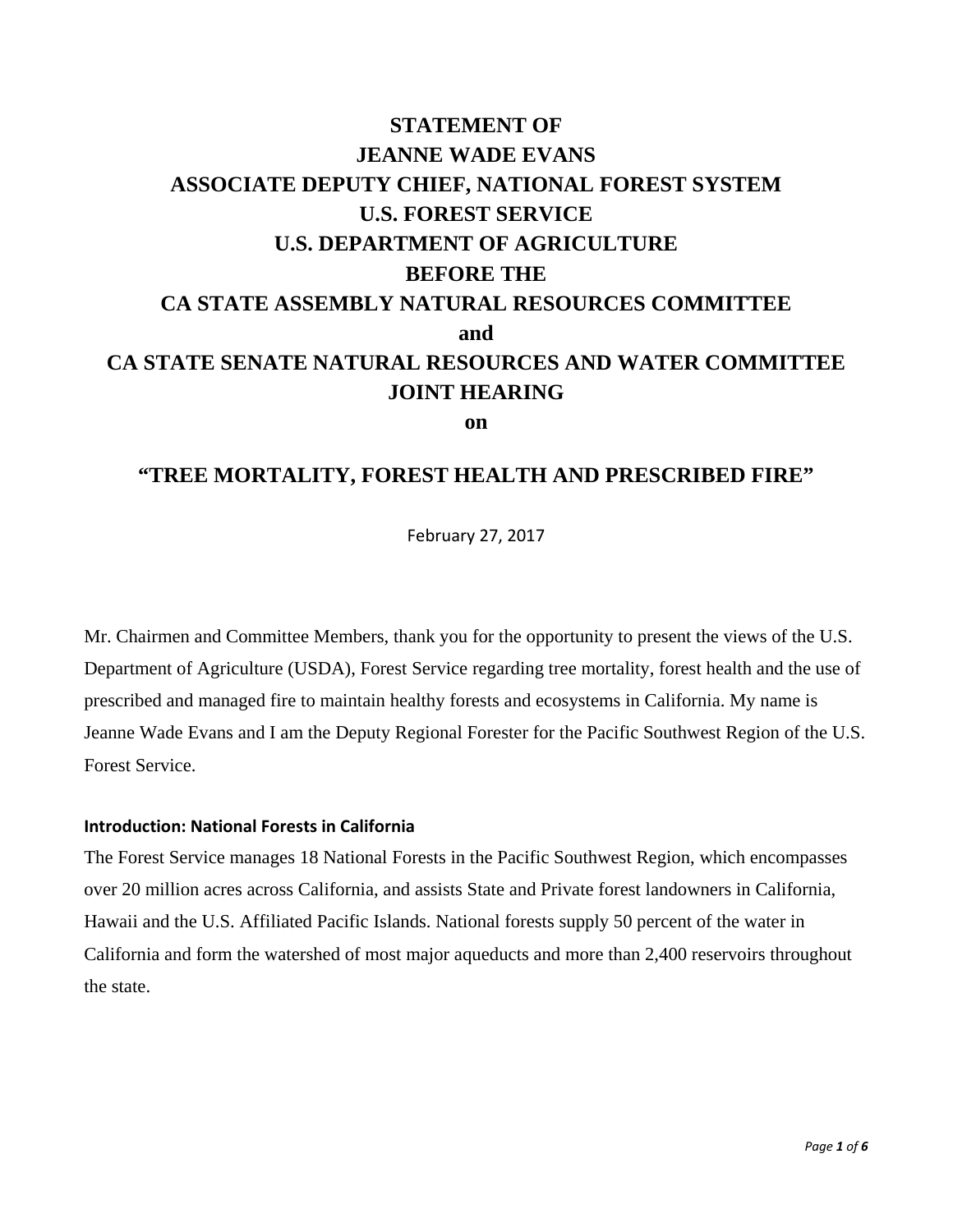### **Fire & Forest Health**

One of the most effective ways to mitigate wildfire risk is to restore and maintain resilient landscapes; resiliency includes functioning, natural fire regimes. California's forests have evolved with and have been shaped by fire for centuries. The landscape requires fire to maintain a healthy balance, removing dead and dying vegetation, recycling nutrients and creating space for new vegetation to grow. Due to a century of fire suppression combined with land development and loss of indigenous burning practices, many of California's forests have become uncharacteristically dense, making them subject to insect and disease outbreaks as well as larger, hotter wildfires.

Late in the Twentieth Century the concept of using fire as a tool to create and maintain healthy forests began to gain more social favor. The Forest Service is working to reduce the intensity of wildfires by conducting hazardous fuel treatments, such as mechanical thinning and prescribed fire, and by taking advantage of opportunities to manage wildfires to control fuel build-up and rejuvenate vegetation.

However, the wildland urban interface continues to grow in California and the rest of the country at a rapid pace, making it more difficult and costly to suppress wildfires and improve forest health. The risks to critical resources and infrastructure are also increasing, such as water and power supplies, communications sites, transportation corridors and clean air.

# **California Tree Mortality**

2016 was the fifth consecutive year of drought and record-setting low fuel moistures in California. Since 2010, 102 million trees have died across all lands in the state due to drought, rising temperatures and growing bark beetle populations – between 2015 and 2016 alone, 91 million trees died.

Tree mortality on this scale is degrading overall forest health, adversely affecting local economies, and is posing risks to public health and safety. In light of this season's record rains and flooding, the Forest Service also has increased concerns about dead trees posing additional risks to people as well as falling on roads and infrastructure, and into critical rivers and streams.

The Forest Service is using the Incident Command System structure, similar to what is used to manage incidents such as wildfires, to address tree mortality in the Region. To date, the Forest Service has felled 278,000 hazard trees along 450 miles of roads, 81 miles of power lines, in 160 recreation sites, and around 45 communities. In addition to these treatments that total over 28,000 acres, we created or maintained approximately 1,375 acres of fuel breaks to protect communities.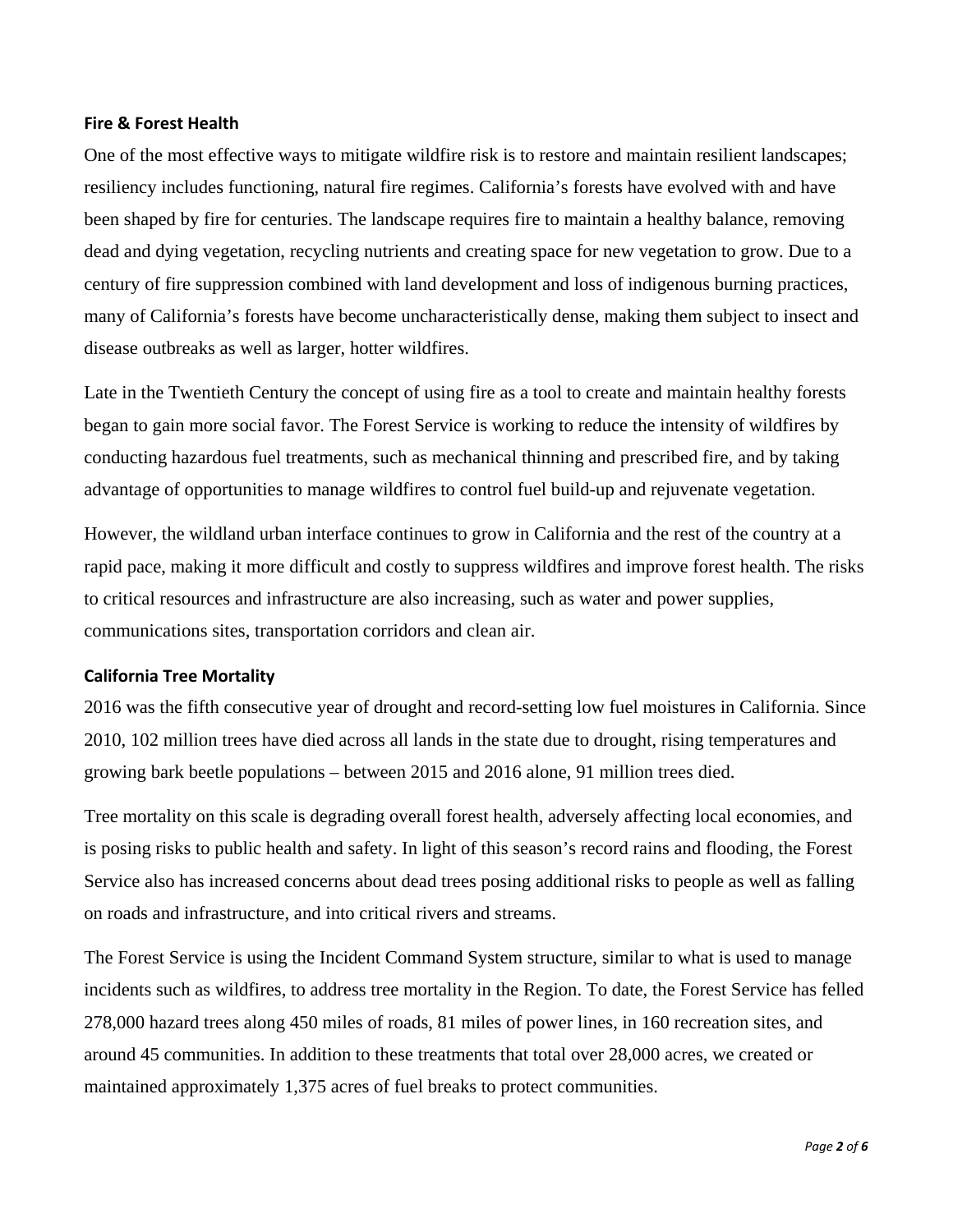Trees will continue to die throughout California despite the winter 2016/2017 precipitation. Typically, it takes one to three years after an above-normal precipitation year before trees regain their natural defenses against bark beetles.

Forest Service treatments will remain closely aligned with the actions and recommendations of Governor Brown's Tree Mortality Task Force. The need for funding and resources to address the unprecedented scale of this statewide event will continue. The Forest Service and the State share the goal of restoring the ecological resilience of forested lands in California to achieve sustainable ecosystems that provide a broad range of services to humans and other organisms.

#### **The Rising Cost of Wildfire**

The costs of fire suppression are rising rapidly every year as fire seasons have grown longer and fires have grown larger and more complex. The cost of fire suppression has gone from 15 percent in 1995 to over half of the Forest Service's national budget in 2015; the costs are expected to continue rising. As fire suppression grows as a percentage of the Forest Service's budget, funding has to shrink for non- fire programs like recreation, ecosystem restoration and infrastructure maintenance. This includes reducing the very programs that would protect watersheds and restore forests, making them more resilient to fire in the future.

In 2016, wildland fire agencies responded to 7,358 fires in California that burned over 576,000 acres. The Forest Service spent nearly \$400 million in suppression efforts in California during the 2016 fire season. Most of the 2016 large fires burned in Southern California and in the urban interface where there are billions of dollars in developments and 22 million people in the Southern California general area. The landscapes in Southern California and other areas with significant improvements and communities make it more difficult to implement a management strategy with natural resource objectives. Because of these values that become threatened by wildfire, a full suppression strategy must be employed.

#### **Prescribed & Managed Fire in Creating More Resilient Forests**

The application of prescribed fire presents one of the best opportunities for addressing risk to firefighters and the public long-term while achieving our land management objectives on a meaningful scale. Studies have shown that prescribed fires and fires managed for a resource objective result in a fraction of the emissions that occur from large wildfires. Compared to wildfires that often occur under the worst air quality conditions, fire managers are able to capitalize on weather conditions when making decisions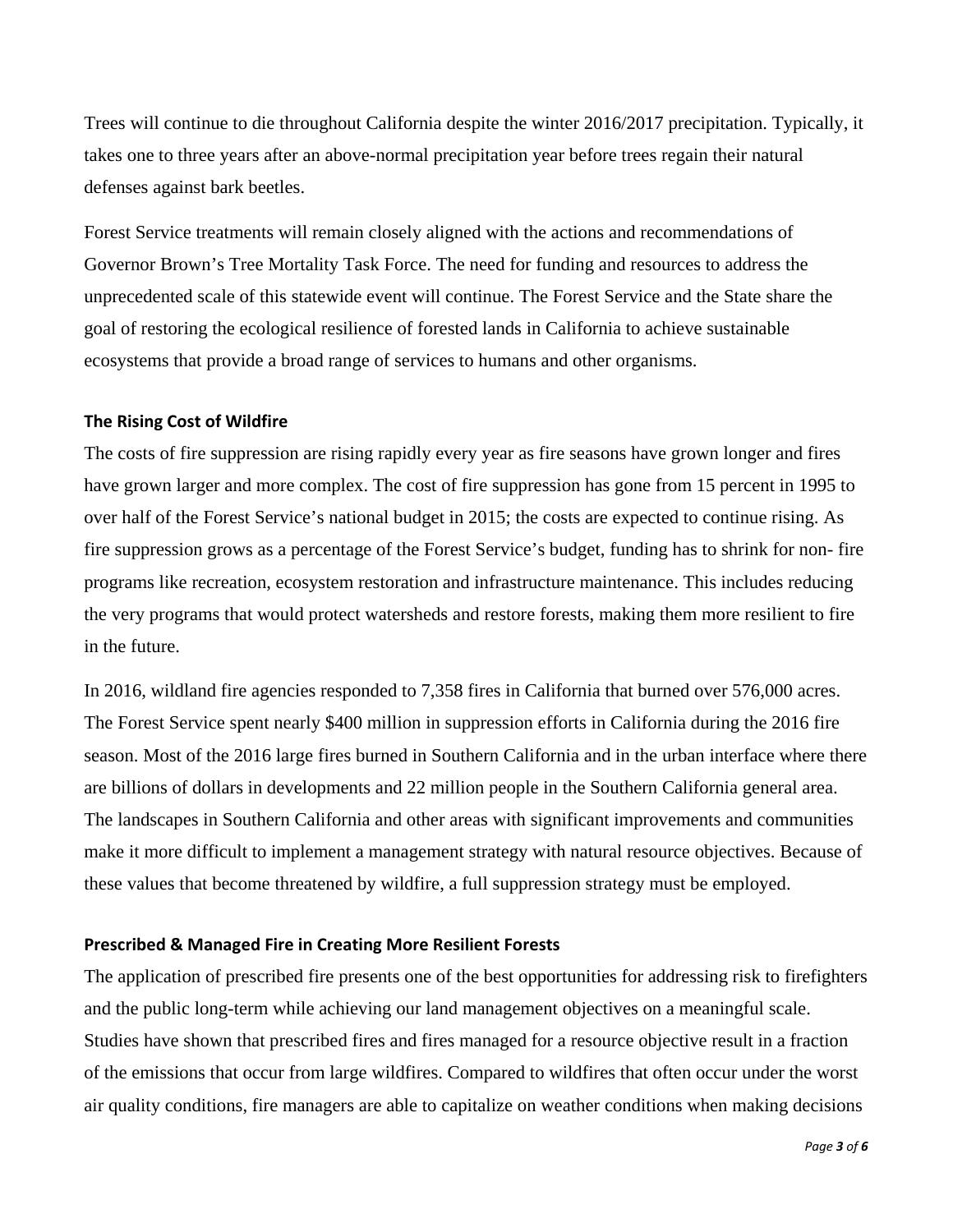on how to implement activities on prescribed and managed fires in order to reduce impacts to air quality. As more prescribed and managed fire is applied, creating a more resilient landscape, it will become easier to influence the effects of unwanted wildfire and its effects.

While the costs associated with fire suppression is at an all-time high, fires managed for resource objectives typically cost taxpayers less than half of what a fire with a full suppression strategy costs. Similarly, the use of prescribed fire is one of the least costly forest management tools available as compared to mechanical treatments such as thinning and mastication that can cost in excess of \$1,000 per acre.

The intent laid out by the National Cohesive Wildland Fire Strategy of restoring fire on the landscape has been a big contributor to our successes to date. The vision of this Strategy is to safely and effectively extinguish fire when needed; use fire where allowable; manage our natural resources; and as a nation, to live with wildland fire.

Many agencies and organizations are aligned behind the visions and goals of the National Cohesive Wildland Fire Strategy, including other land management agencies like the National Park Service and the Bureau of Land Management, CAL FIRE, the California Air Resources Board, air districts and nongovernment agencies like Sierra Forest Legacy. The Pacific Southwest Region is proud of these accomplishments, but recognizes that nearly 600,000 acres of shovel-ready projects remain available for implementation pending funding – we will continue to align budgets, capacity and priorities in order to increase our accomplishments. These accomplishments, although a positive achievement, need to be applied across a wider landscape with many more acres treated to truly be successful.

# **Commitment to the Use of Prescribed Fire**

The Forest Service is committed to reducing the risks posed by wildland fire by increasing the use of prescribed fire across our national forests in California. Risk management is critical – we must always balance the need to use fire with the ability to safely get the best results. The right fire, at the right place, at the right time will act to improve forest health and reduce the threat to firefighters and communities from wildfire while minimizing the spread of pest insects and disease and improving habitat for threatened and endangered species.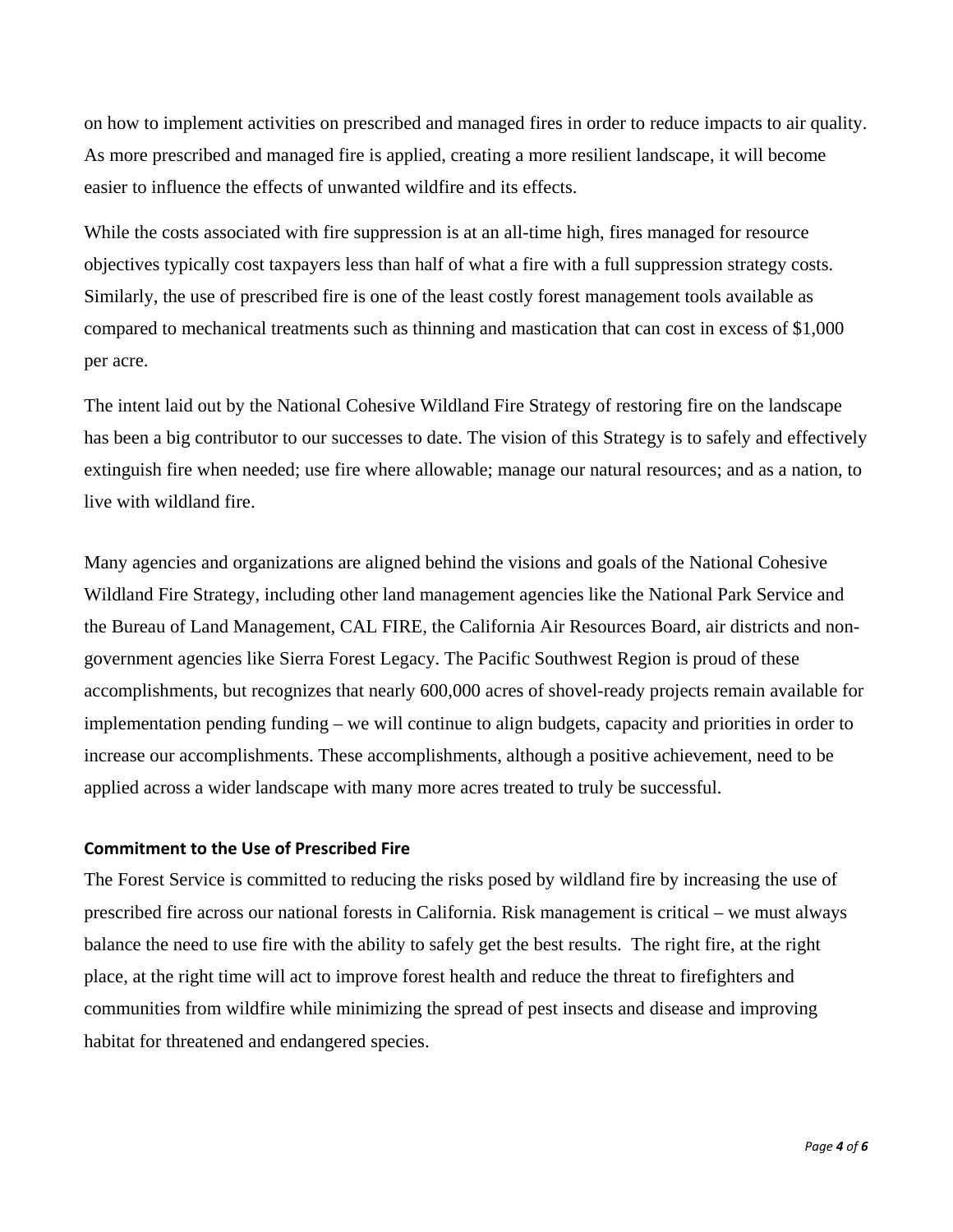The majority of our regulatory partners and Forest staff have shown improving performance in collaborative management of natural ignitions to achieve fire and air quality objectives. One of these collaborative efforts is the "coordination and communication protocol for naturally ignited fire" developed by California land management agencies and California Air Resource Board.

Another helpful tool is the Prescribed Fire Incident Reporting System, an interface between air quality managers and individuals that conduct prescribed burning in California that is intended to facilitate communication and provide information pertaining to prescribed burning and emissions statewide.

#### **Regulatory Tools**

The Forest Service is using programs such as the Joint Chiefs Landscape Restoration Program and authorities in the 2014 Farm Bill to increase the effectiveness of our hazardous fuel mitigation work by coordinating work across ownership boundaries. Projects on federal, state and private lands include hazardous fuels removal, invasive species, fuelbreak development to protect communities, and habitat and water quality improvements.

The 2014 Farm Bill created a new Categorical Exclusion (CE) to be used on NFS lands for projects up to 3,000 acres in watersheds experiencing or at risk of insect and disease outbreaks. Designating watersheds using the Insect and Disease CEs will allow us to more efficiently implement treatments across the landscape. Projects in these designated areas must be developed in collaboration with a diverse group of stakeholders to both leverage funds and maintain transparency around our tree mortality response efforts. The Forest Service currently has 529 designated watersheds covering 6.8 million acres.

CAL FIRE's Greenhouse Gas Reduction Fund provides an additional funding opportunity to increase the pace and scale of forest health projects across National Forest System lands. The Forest Service's grant application will target key landscapes with projects that will ensure California's forests continue to sequester carbon and reduce or avoid greenhouse gas emissions due to pest damage and wildfires.

#### **Impediments**

While we have had many accomplishments working cooperatively with our partners in California, there are several impediments that, if addressed, could allow for additional work across larger portions of the landscape and lead to healthier, more resilient forests.